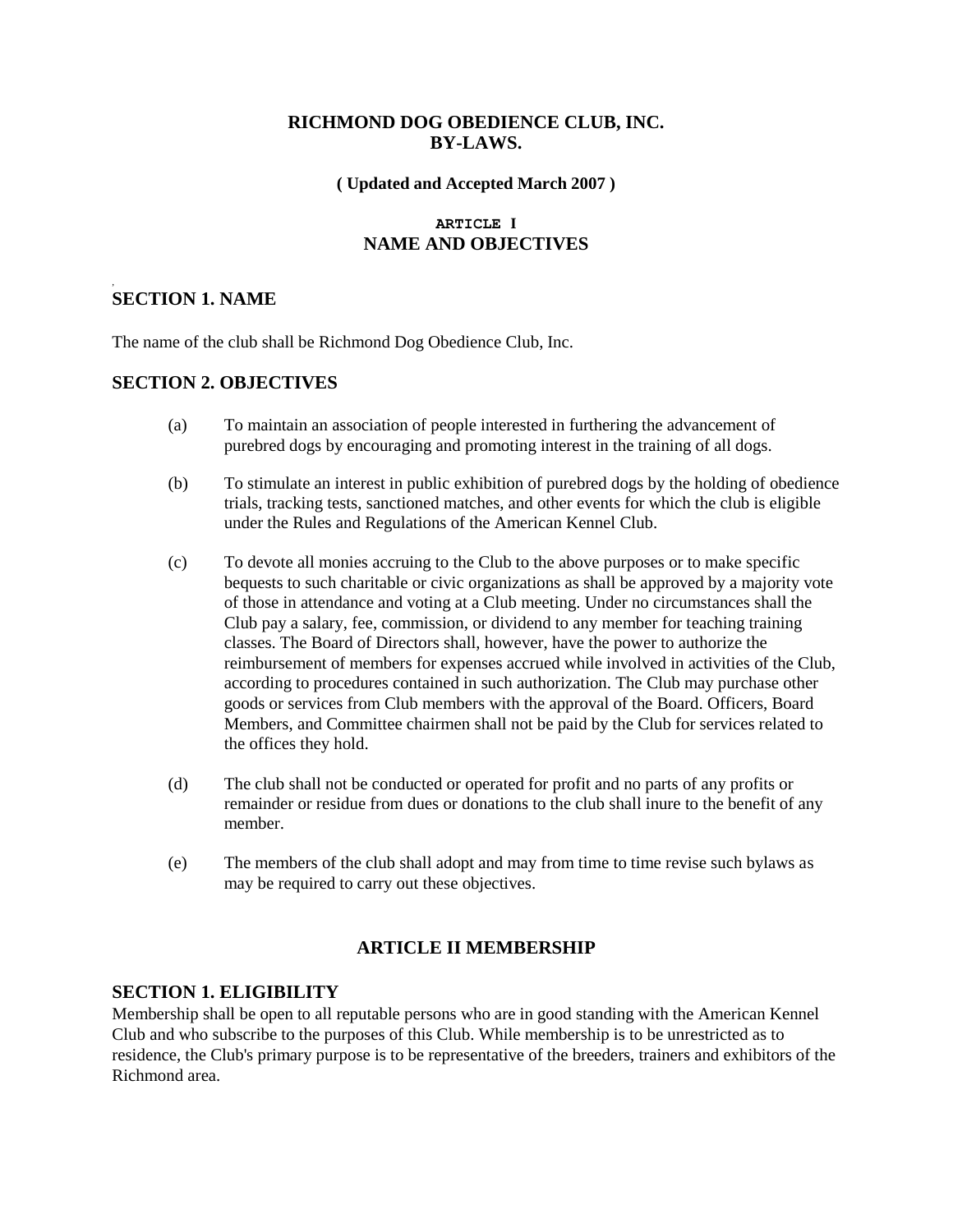- (a) **VOTING MEMBER.** Any person at least eighteen years of age who has been endorsed by two Club members in good standing, and who has met the requirements established by the Membership. This person shall be entitled to full voting privileges while in good standing as a member.
- **(b) HOUSEHOLD** MEMBER. Any adult member in a Voting Member's immediate family. Household members shall be entitled to full voting privileges. Household members are limited to a maximum of two votes.
- **(c) JUNIOR MEMBER.** Any person under eighteen years of age who has been endorsed by two Club members in good standing, and met the requirements established by the Membership. A Junior Member has no voting privileges, and may not hold office.
- **(d) HONORARY MEMBER.** Honorary Membership may be bestowed upon any person in recognition of extraordinary services to the Club. Honorary Members shall have no vote in any meeting of the Club, may not be eligible for, or hold any elective office of the Club, and shall be exempt from payment of dues. No active member shall be eligible for Honorary Membership.

# **SECTION 2. ELECTION TO MEMBERSHIP**

Each applicant for membership shall apply on the appropriate form as approved by the Board of Directors and shall agree to abide by the Club's By-Laws and the rules of the American Kennel Club.

- (a) **VOTING MEMBER.** Any adult desiring membership shall secure the endorsement by written letter of two Club members in good standing. The application accompanied by the applicable dues shall be filed with the Recording Secretary for approval by the Board of Directors for presentation to the membership at a duly constituted membership meeting. Each applicant approved by the Board shall be voted on by secret ballot and shall be elected by a vote of two-thirds of the Voting Members present and voting.
- **(b) HOUSEHOLD MEMBER.** Same as Voting Member.
- **(c) JUNIOR MEMBER.** Same as Voting Member.
- **(d) HONORARY MEMBER.** All Honorary Members shall be elected at a regular meeting by receiving an affirmative two-thirds vote of the Voting Members present and voting.
- **(e)** Former club members who left the club in good standing may be reinstated by action of the Board of Directors.

# **SECTION 3. DUES**

The amounts of all dues shall be established by the Voting Membership in time for the Treasurer to include the new amount in the annual dues notice and in time for publication in the newsletter.

**(a) VOTING MEMBERS.** During the month of January, the Treasurer shall send to each member a statement of his dues which shall be due February 28, for the ensuing year.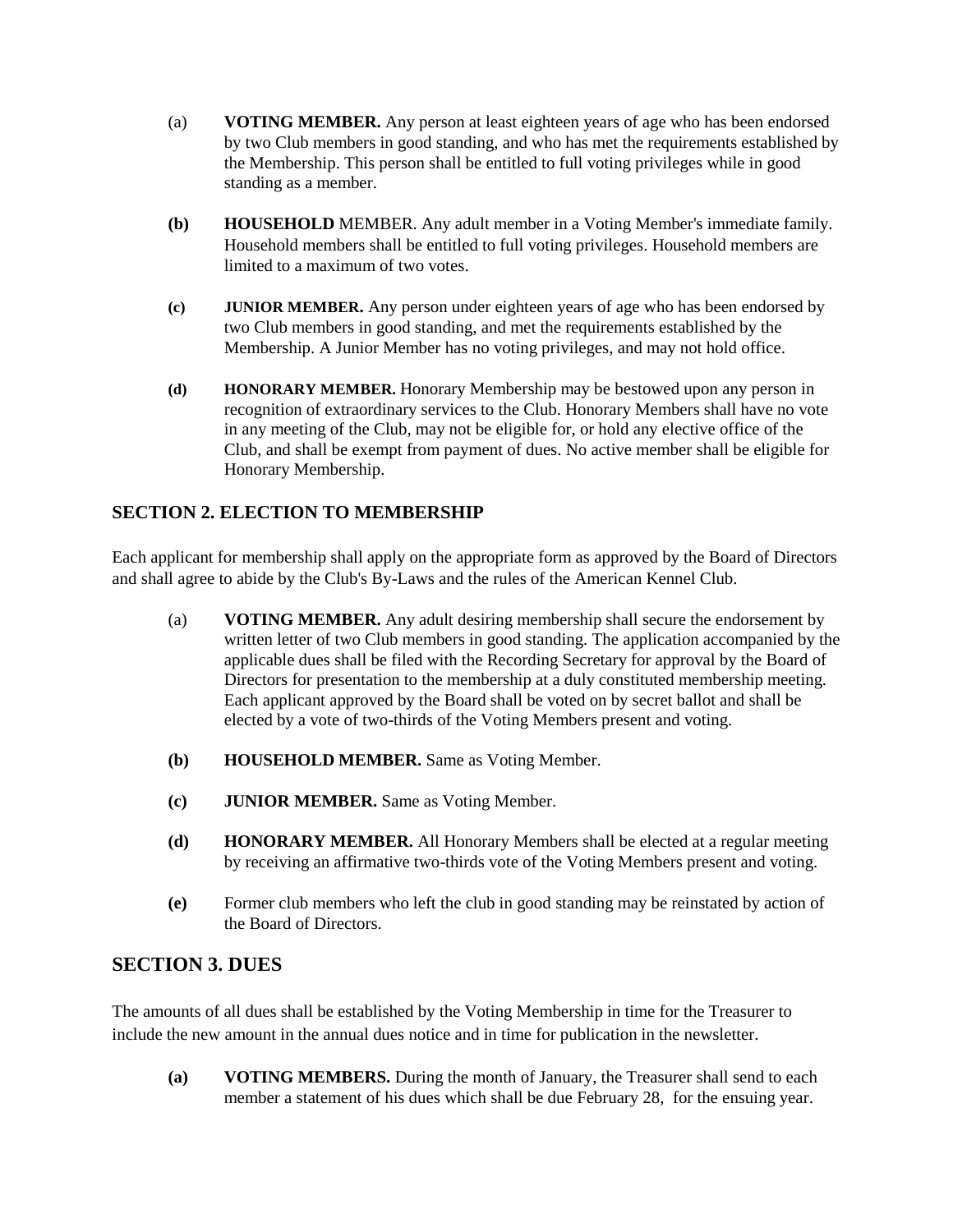Any member whose dues are not paid by March 1 shall automatically be dropped from the roster, unless other action is taken by the Board of Directors. Applications approved by the membership on or after July 1 of the current year shall be accompanied by onehalf (1/2) of the regular dues. Membership applications presented after the October Board meeting must be accompanied by full dues for the coming year. Members whose dues are not paid for the current year may not vote.

- **(b) HOUSEHOLD MEMBER.** Same as Voting Member.
- **(c) JUNIOR MEMBER.** Same as Voting Member.
- **(d) HONORARY MEMBER.** None required.

#### **SECTION 4. TERMINATION OF MEMBERSHIP**

Any membership may be properly terminated as follows:

- **(a) VOTING MEMBER.** Upon written notice of resignation to the Recording Secretary, failure to pay dues, or by expulsion as provided by Article VII of these By-Laws. Membership is automatically terminated if dues remain unpaid as stated in Section 3(a). However, upon application of the delinquent member, the Board may grant an additional thirty days of grace in meritorious cases. In no case may a person whose dues are unpaid be entitled to any Club privileges.
- **(b) HOUSEHOLD MEMBER.** Same as Voting Member.
- **(c) JUNIOR MEMBER.** Same as Voting Member.
- **(d) HONORARY MEMBER**. Upon written notice of resignation to the Recording Secretary, and if for cause by the Voting Membership in accordance with the procedures outlined in Article VII of these By-Laws.

## **ARTICLE III MEETINGS**

## **SECTION 1. CLUB MEETINGS**

The regular meetings of the Club shall be held in or around the City of Richmond, Virginia. The Club shall hold at least six regular meetings each year at a time and place as established in the Standing Rules established by the membership of the club. Notice of each such meeting shall be provided by publication in the newsletter to be sent by via First Class Mail, on the website, or by other means approved by the Board. The quorum for a business meeting shall be twenty percent of the paid voting membership. A majority vote of the members present is necessary to transact business.

## **SECTION 2. SPECIAL CLUB MEETINGS**

Special Club meetings may be called by the President, or by a majority of the members of the Board who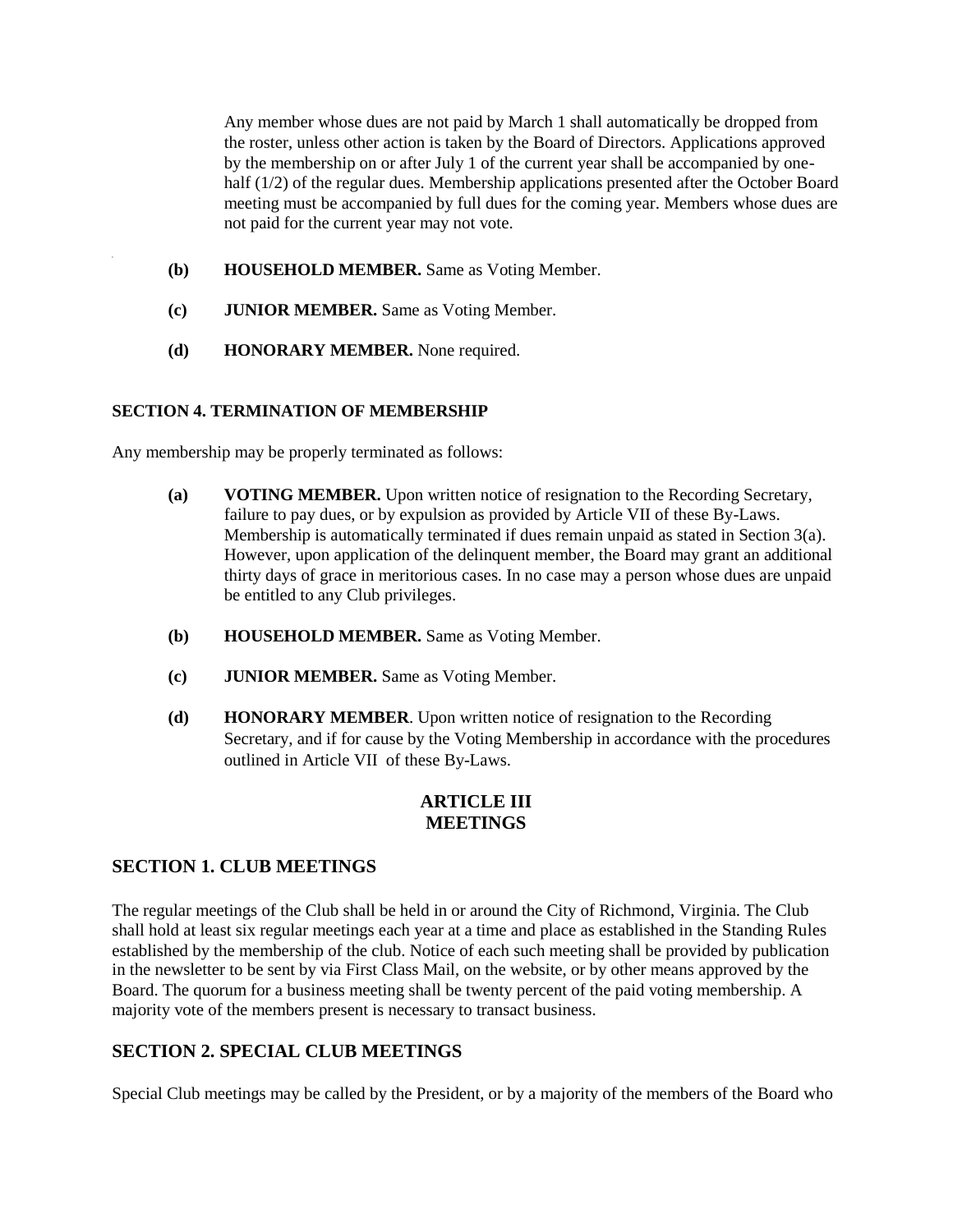are present and voting at any regular or special meeting of the Board, and shall be called by the Recording Secretary upon receipt of a petition signed by five members of the Club who are in good standing. Such special meetings shall be held in or around the City of Richmond. Virginia. Written notice by mail of such meetings shall be provided by the Corresponding Secretary to all Voting Members at least seven days prior to the date of the meeting. Said notice shall state the purpose of the meeting, and no other Club business may be transacted. The quorum for a special meeting shall be thirty percent of the Club members in good standing.

# **SECTION 3. BOARD MEETINGS**

Meetings of the Board of Directors shall be held in or around the City of Richmond, Virginia, at least twice each year at such hour and place as may be designated by the Board. Notice of each such meeting shall be provided to all members of the Board by publication in the newsletter, on the website, or by other means approved by the Board. The quorum for such a meeting shall be a majority of the Board.

# **SECTION 4. SPECIAL BOARD MEETINGS**

Special Board meetings shall be called by the President or the Recording Secretary upon receipt of a written request signed by at least three members of the Board. Such Special Board Meetings shall be held in or around the City of Richmond, Virginia. A quorum for such a meeting shall be a majority of the Board.

# **SECTION 5. VOTING**

Each member in good standing whose dues are paid for the current year shall be entitled to one vote at any meeting of the club at which he is present. Proxy voting will not be permitted at any club meeting or election.

# **ARTICLE IV DIRECTORS AND OFFICERS**

# **SECTION I. BOARD OF DIRECTORS**

The Board shall be comprised of the President, Vice President, Recording Secretary, Corresponding Secretary, Treasurer, two Training Directors and four other persons, all of whom shall be members in good standing.

General management of the Club's affairs shall be entrusted to the Board of Directors, subject to the approval of the membership.

## **SECTION 2. OFFICERS**

The Club's officers. consisting of the President, Vice President, Recording Secretary, Corresponding Secretary, and Treasurer, shall serve in their respective capacities for their elected term of office. All officers shall be elected for one year terms as provided in Article V of these By-Laws; one-half of the Directors and one-half of the Training Directors shall be elected each year to serve a two-year term.

**(a)** The President shall preside at all meetings of the Club and of the Board, and shall have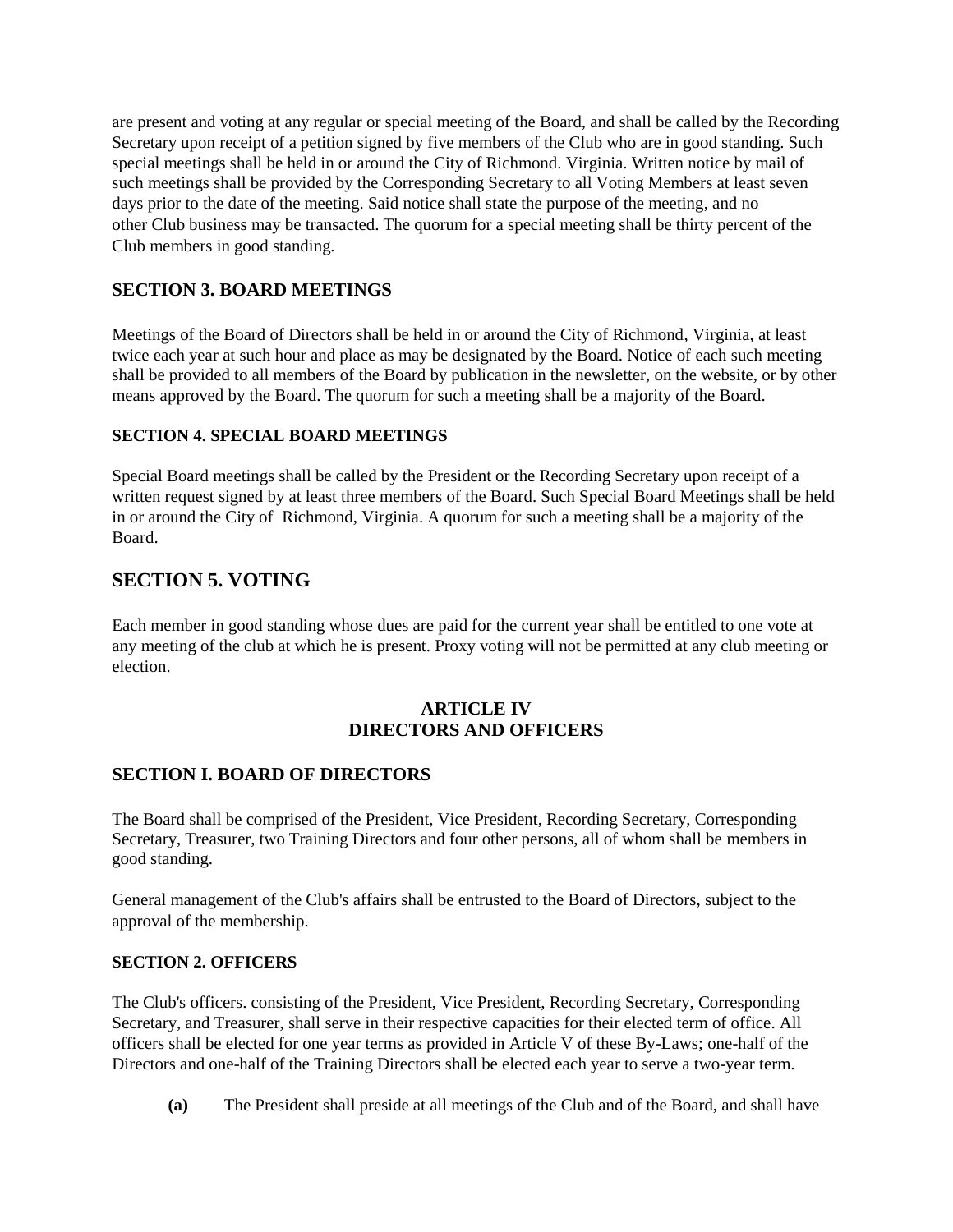the duties and powers normally appurtenant to the Office of President as stated in Roberts' Rules of Order. The President shall be an ex-officio, non-voting member of all committees except the Nominating Committee.

- **(b)** The Vice President shall have the powers and exercise the duties of the President in case of the President's absence. The Vice President shall represent the Board on AKC Event Committees, and shall serve as the Program Chairman.
- **(c)** The Recording Secretary shall keep a record of all meetings of the Club and of the Board and all matters of which a record shall be ordered by the Club. The Recording Secretary shall keep a roll of the members of the Club and their addresses.
- **(d)** The Corresponding Secretary shall have charge of the correspondence of the Club, notify the members of meetings, notify new members of election to membership and directors of their election to office, and carry out such other duties as are prescribed by these By-Laws.
- **(e)** The Treasurer shall collect and receive all monies due or belonging to the Club and receipt therefor. He shall deposit the same in a bank satisfactory to the Board, in the name of the Club. His books shall be open at all times to inspection by the Board. He shall give a report of the Club's finances to the Board at each meeting, and at each Club business meeting. At the annual meeting, he shall render an account of all monies received and expended during the previous fiscal year. The Treasurer shall be bonded at the Club's expense. During the month of January, he shall send to each member a statement of his dues for the ensuing year.

# **SECTION 3. TRAINING DIRECTORS**

All activities of the Training Directors shall be subject to approval by the Board. The Training Directors shall serve as Chairmen of the Training Committee; further:

- **(a)** They shall organize an obedience training program incorporating approved methods of training, keeping informed of as many phases of training as possible, and shall set up a schedule of training classes.
- **(b)** They shall select such other assistants as they deem necessary who shall then comprise the Training Committee. They shall hold meetings of the Training Committee to keep its members informed of the newest methods of training.
- **(c)** They shall be responsible for having the necessary supplies on hand£or the conduct of training classes.
- **(d)** They shall maintain a file on all training activities and shall periodically review these records.
- **(e)** They shall submit a report of training activities for each Board meeting.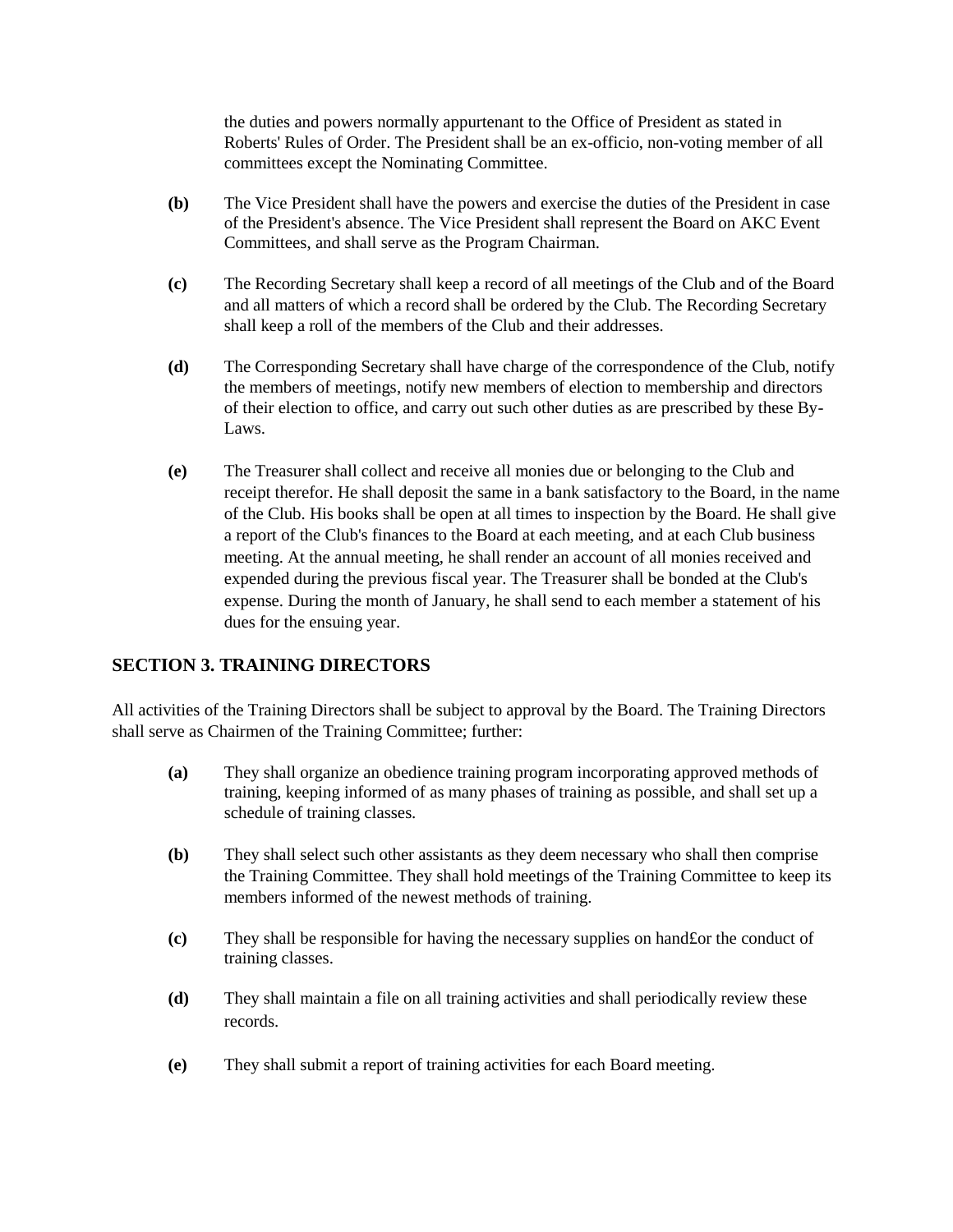# **SECTION 4. VACANCIES**

Any vacancies on the Board or among the officers during the year shall be filled for the unexpired term of office by a majority vote of all the then members of the Board, except that a vacancy in the office of the President shall be filled automatically by the Vice President and the resulting vacancy in the office of Vice President shall be filled by a majority vote of all the then members of the Board.

# **ARTICLE V CLUB YEAR, ANNUAL MEETING, ELECTIONS**

#### **SECTION 1. CLUB YEAR**

The Club's fiscal and annual year shall begin on the first day of January and end on the 31st day of December.

# **SECTION 2. ANNUAL MEETING**

The annual meeting shall be held in the month of November; at which time directors and officers for the ensuing year shall be elected by secret, written ballot, from among those nominated in accordance with Section 5 of this Article. They shall take office January 1. Each retiring officer shall turn over to his successor in office all properties and records relating to that office by January 7 of the new year.

#### **SECTION 3. PROXIES**

Proxy voting will not be permitted. **SECTION 4. ELECTIONS** 

The nominated candidate receiving the greatest number of votes for each office shall be declared elected. The two nominated candidates for Board Members-At-Large who receive the greatest number of votes shall be declared elected.

#### **SECTION 5. NOMINATIONS**

During the month of June, the Board shall elect a Nominating Committee consisting of five members and two alternates, not more than one of whom may be a member of the Board. The Corresponding Secretary shall immediately notify the committeemen and alternates of their selection. The Board shall name the Chairman of the committee.

- **(a)** The committee shall nominate one candidate for each office, one candidate for Training Director, and two candidates for the two year positions as Members-At- Large on the Board, obtain their consent, and make a report of all acceptances and declinations to the Board and to the Corresponding Secretary in writing by the August Board meeting.
- **(b)** During the month of August, the Corresponding Secretary shall mail each nominee notification of his selection.
- **(c)** Any nominee who accepts or refuses to be a candidate for the position to which he has been nominated shall notify the Corresponding Secretary, in writing, within ten days of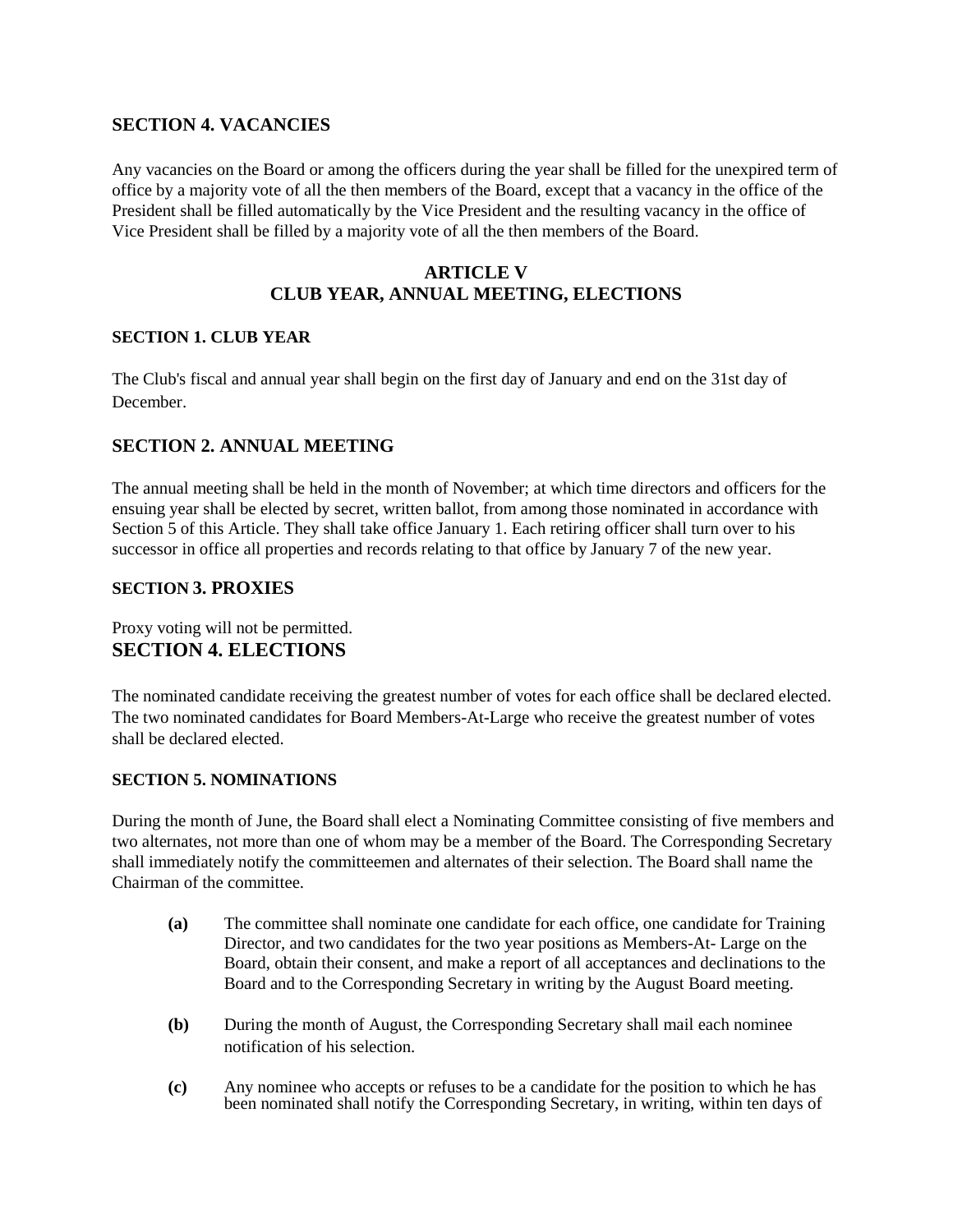the date of the Secretary's letter of notification.

- **(d)** A record of acceptances and declinations shall be incorporated in the notice for the October meeting. Those declining a nomination cannot be renominated for the same office but can be nominated for any other office or Member-At-Large of the Board.
- **(e)** Additional nominations may be made from the floor at the October meeting by any voting member in good standing**.** All candidates shall confirm their willingness to serve. If a proposed candidate is not in attendance at this meeting, his proposer shall present to the Corresponding Secretary a written statement signifying his willingness to serve.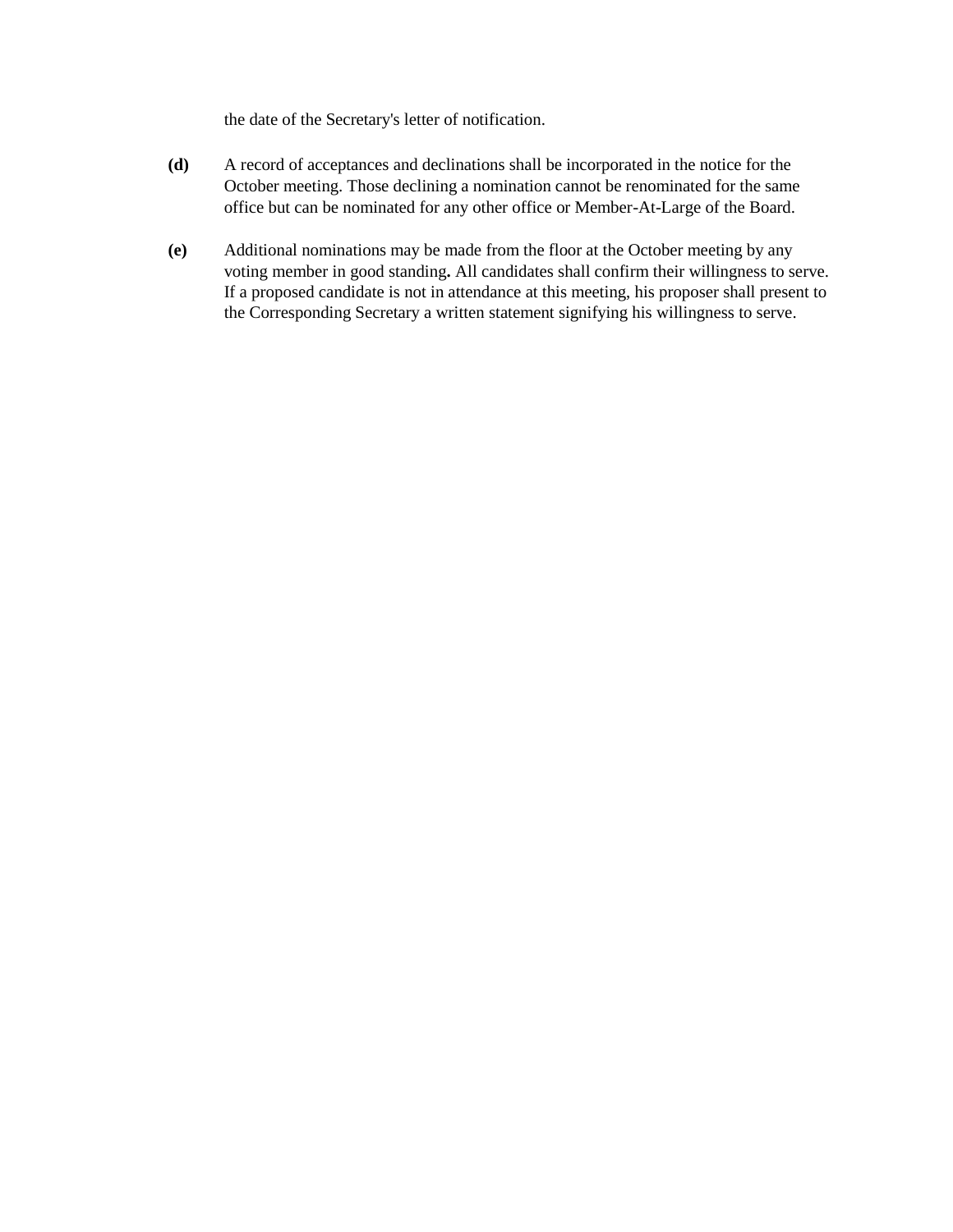# **ARTICLE VI BOARD APPOINTMENTS**

## **SECTION 1. APPOINTMENTS**

As soon as possible following the annual election the newly elected officers and Board members shall jointly meet with the current Board of Directors for the purpose of selecting the Chairmen of Standing Committees. The newly designated committees shall take effect on January 1. These shall include but are not restricted to the following:

- **(a) OBEDIENCE TRIAL CHAIRMAN AND/OR TRIAL SECRETARY. This** may be done at least one year prior to the day of the Trial. The Chairman will select a committee of at least five persons subject to Board approval, which committee will be in direct charge of and responsible for all phases of the Club's obedience trials subject, however, to the final authority of the Board.
- **(b) AUDIT COMMITTEE** shall consist of three members who shall examine the CPA's report and report its findings to the Club at the June meeting.
- **(c) FINANCE. WAYS & MEANS COMMITTEE** shall consist of at least three members, one of whom shall be a Board member. This committee shall set income objectives and recommend expenditures.
- **(d)** Such other committees as are considered, desirable.

# **SECTION 2. TERMINATION**

Any Board appointment-may be terminated by a majority vote of the full membership of the Board upon written notice to the appointee; and the Board may appoint successors to those persons whose services have been terminated.

## **ARTICLE VII DISCIPLINE**

## **SECTION 1. AMERICAN KENNEL CLUB SUSPENSION**

Any member who is suspended from the privileges of the American Kennel Club, automatically shall be suspended from the privileges of this Club for a like period.

## **SECTION 2. CHARGES**

Any member may prefer charges against another member for alleged misconduct prejudicial to the best interest of the club. Written charges must be filed with the Corresponding Secretary together with a deposit of \$1 0.00 which shall be forfeited if such charges are not sustained by the Board following a hearing. The Secretary shall promptly send a copy of the charges to each member of the Board or present them at Board meeting. The Board shall first consider whether the actions alleged in the charges, if proven, might constitute conduct prejudicial to the best interests of the Club. If the Board considers that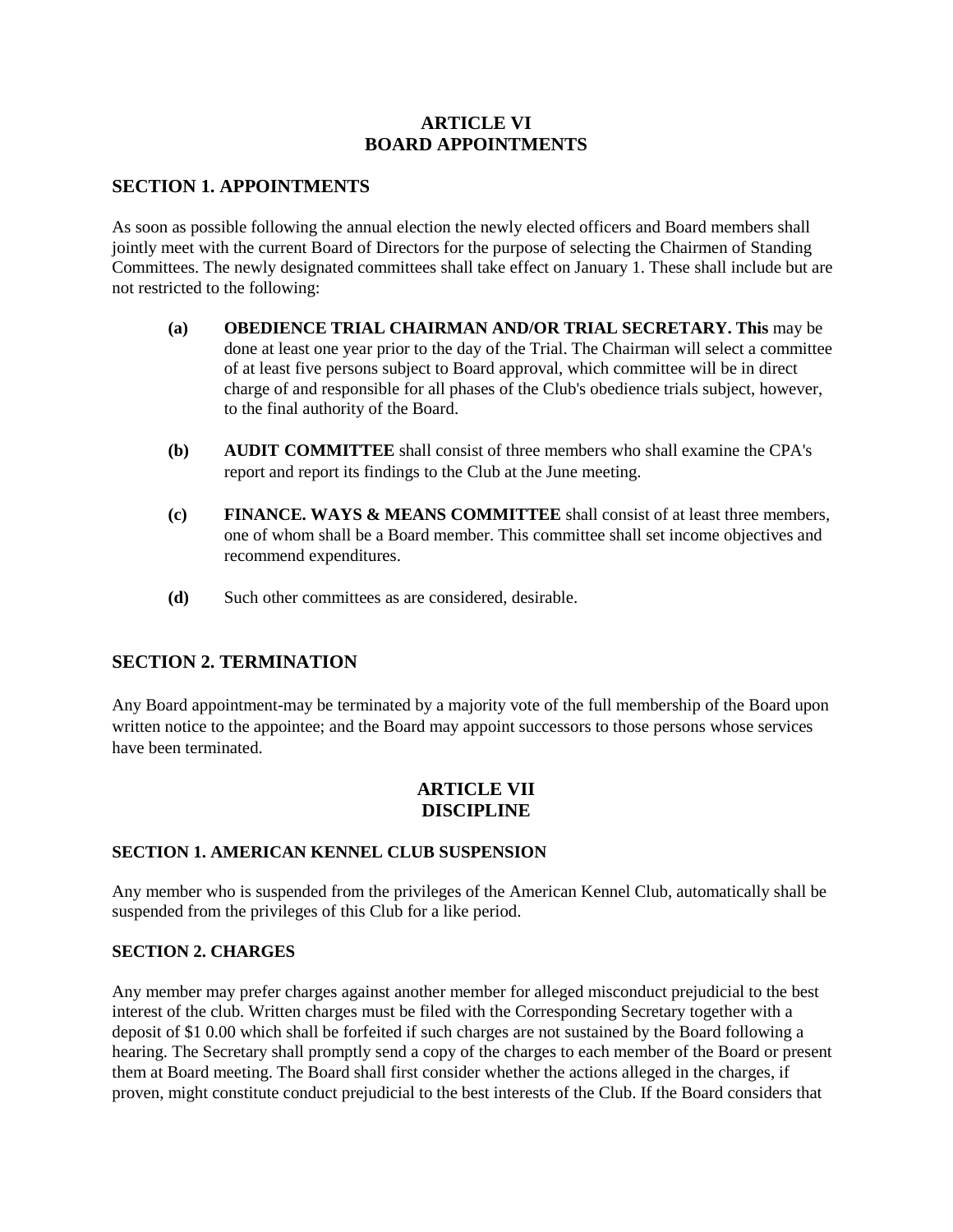the charges do not allege conduct which would be prejudicial to the best interest of the Club, it may refuse to entertain jurisdiction. If the Board entertains jurisdiction of the charges, it shall fix a date of a Board hearing not less than three weeks nor more than six weeks thereafter. The Corresponding Secretary shall promptly send one copy of the charges to the accused member by certified mail, together with a notice of the hearing, and an assurance that the accused may personally appear in his own defense and bring witnesses if he wishes.

# **SECTION 3. BOARD HEARING**

Should the charges be sustained, after hearing the evidence and testimony presented by complainant and accused, the Board may by a majority vote reprimand or suspend the accused from all privileges of the Club for not more than six months. If the Board deems that punishment insufficient, it may also recommend to the membership that the penalty be expulsion. In such case, the suspension shall not restrict the defendant's right to appear at the ensuing club meeting which considers the Board's recommendations. Immediately after the Board has reached a decision, its findings shall be put in written form and filed with the Corresponding Secretary. The Corresponding Secretary, in turn, shall notify each of the parties of the Board's decision and penalty, if any.

# **SECTION 4. EXPULSION**

Expulsion of a member from the Club may be accomplished only at a meeting of the club following a Board hearing and upon the Board's recommendation as provided in Section 3 of this Article. Such proceedings may occur at a regular or special meeting of the Club to be held within sixty days, but not earlier than thirty days after the date of the Board's recommendation of expulsion. The President shall read the charges and the Board's findings and invite the suspended member, if present, to speak in his own behalf if he wishes. The members shall then vote by secret ballot on the proposed expulsion. A twothirds vote of those present at the meeting shall be necessary for expulsion. If expulsion is not approved, the Board's suspension shall stand.

## **ARTICLE VIII AMENDMENTS**

## **SECTION 1. AMENDMENTS**

Amendments to these bylaws may be proposed to the board of directors or by written petition address to the Corresponding Secretary signed by 20 percent of the membership in good standing. Amendments proposed by such petition shall be promptly considered

by the board of directors and must be submitted to the members with recommendations of the board by the Corresponding Secretary for a vote within three months of the date when the petitions was received by the Corresponding Secretary.

The bylaws may be amended by a two-thirds secret vote of the members present and voting at any regular or special meeting called for the purpose, provided the proposed amendments have been included in the notice of the meeting or by special

communication to the membership and mailed to each member at least two weeks prior to the date of the meeting.

No amendment to the bylaws that is adopted by the club shall become effective until it has been approved